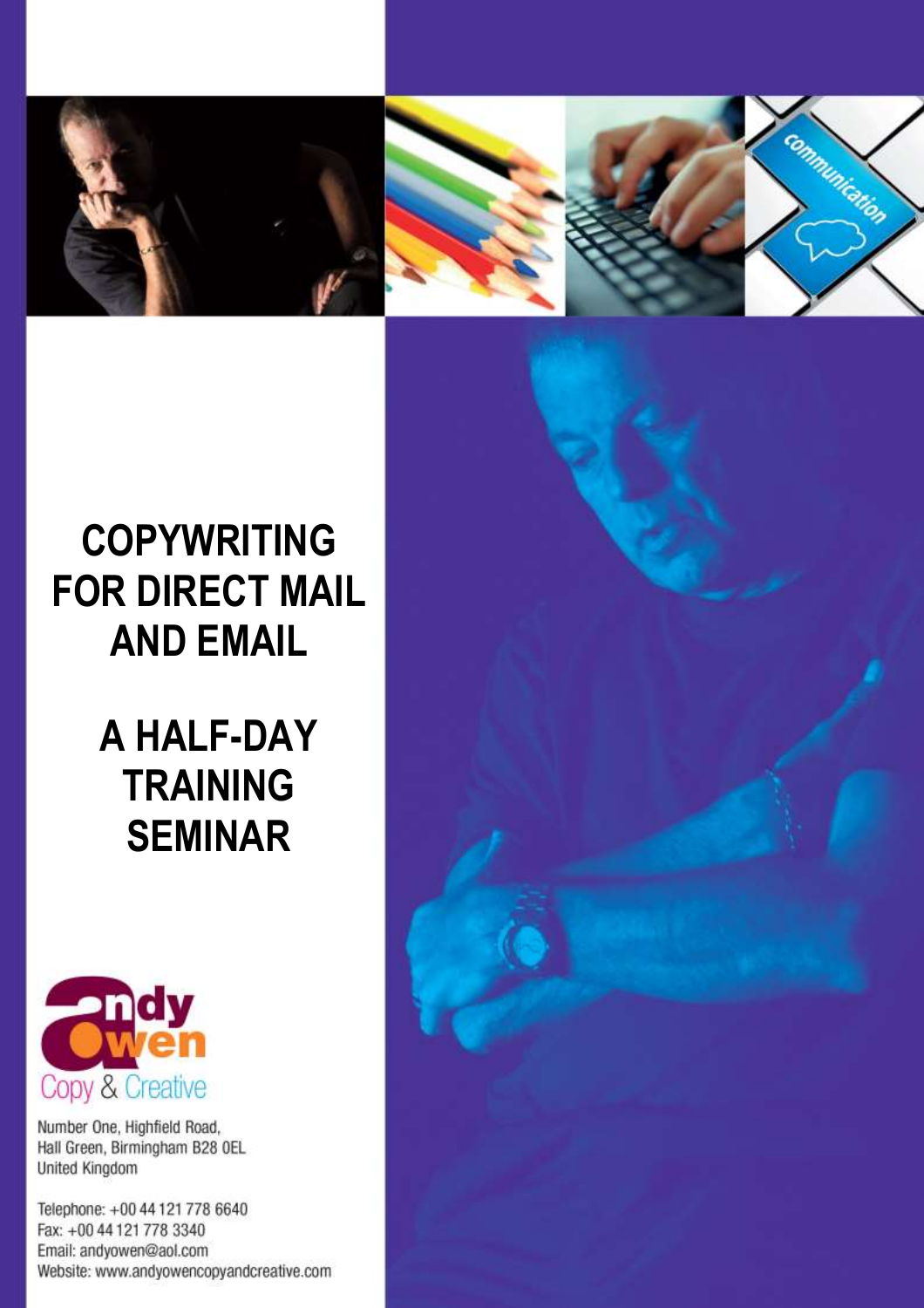



## **First Session**

An introduction The power of words and why they have never been more important You have less than 3 seconds to 'connect' Keeping people reading, by making content 'flow' Fire your biggest gun first The value of emotion in a sales message There must be an offer How to deliver the offer and how often Why short paragraphs are best How to generate interest and desire The 4 bases of success The use of personalisation - a vital element Identifying the 'nugget' The vital importance of a relevant, benefit-laden headline The first paragraph - getting the reader 'in' to the copy Simple words are the most effective in copy Words that work in copy - and those that don't Discussing AIDCA What makes a direct mail pack work? Fully understanding the brief Creating an effective call to action Why a P.S. is so important Benefits not features - a golden rule Present tense outsells future tense Long copy v short copy Emotion versus Intellect Your mailing is your salesman How to write effective envelope straplines Test, test and test again